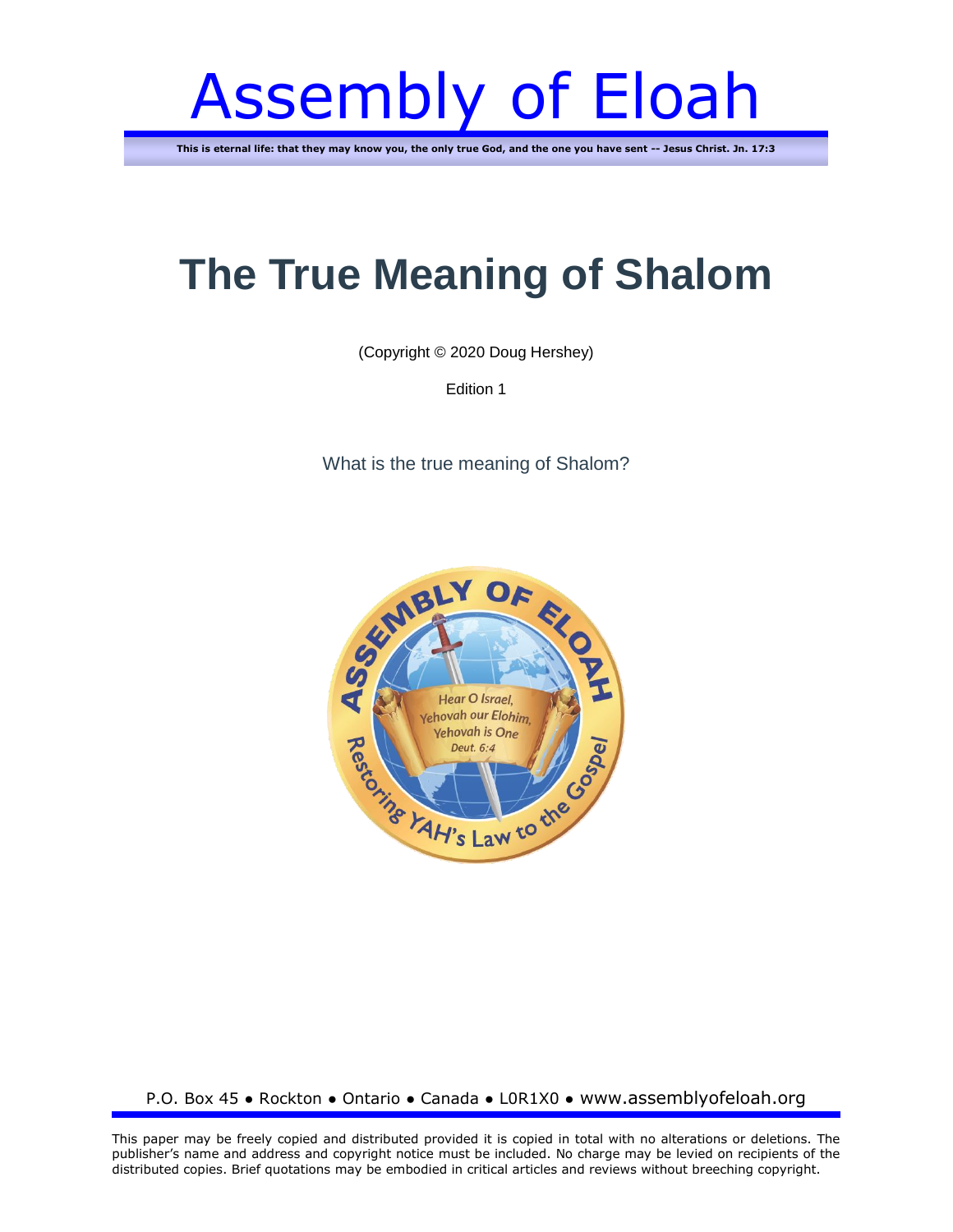Many are familiar with the Hebrew word shalom. Shalom means "peace" in English. But beyond that simple definition, what is "shalom's" true meaning? The common western definition of peace is  $-$  the absence of conflict or war — but in Hebrew it means so much more.

#### **Definition of Shalom in Hebrew**

The root word of Shalom is "shalam". One of the first uses of the word *shalam* in the Torah is in Exodus 21 and 22. In these 2 chapters, it is used 14 times.

Moses is giving instructions to the people about what to do when someone causes material loss or in the case of theft of property. When that loss or injury occurs, the owner is considered lacking or not complete. The one responsible was to make things right.

In the translation of Exodus 21-22, *shalam* is translated as "make it good", "shall surely pay", "make full restitution" or to "restore". The ancient Hebrew meaning of shalam was "to make something whole". Not just regarding practical restoration of things that were lost or stolen. But with an overall sense of fulness and completeness in mind, body and estate.

#### **Wholeness and Well-being**

This meaning of wholeness carries over into the word *Shalom*. In Genesis 43:27- 28, Joseph, still unrecognized by his

brothers, is asking about their health and his father's health.

Genesis 43:27-28 "Then he asked them about their **well-being**, and said, "Is your father **well**, the old man of whom you spoke? Is he still alive?" And they answered, "Your servant our father is **in good health**; he is still alive." (NKJV)

In Hebrew, the word translated as "wellbeing", "well", and "in good health" is all one word – *Shalom*.

## **Is "Shalom" also Arabic?**

In Arabic the word for peace, "Salam" sounds very similar yet refers to a hope of world peace and the end of war. However, like many original Hebrew definitions, Shalom goes straight to the heart.

True biblical shalom means an inward sense of completeness or wholeness. Although it can describe the absence of war, a majority of biblical references refer to an inner **completeness and tranquility**.

#### **How do you use the word 'Shalom'?**

In Israel today, when you greet someone or say goodbye, you say, *Shalom*. You are literally saying, "may you be full of well-being" or, "may health and prosperity be upon you."

In a way, it is a blessing for coming and going, in any time frame, in any situation. This was exactly how the Apostle Paul, a Jewish Rabbi, ended his second letter to the Thessalonians.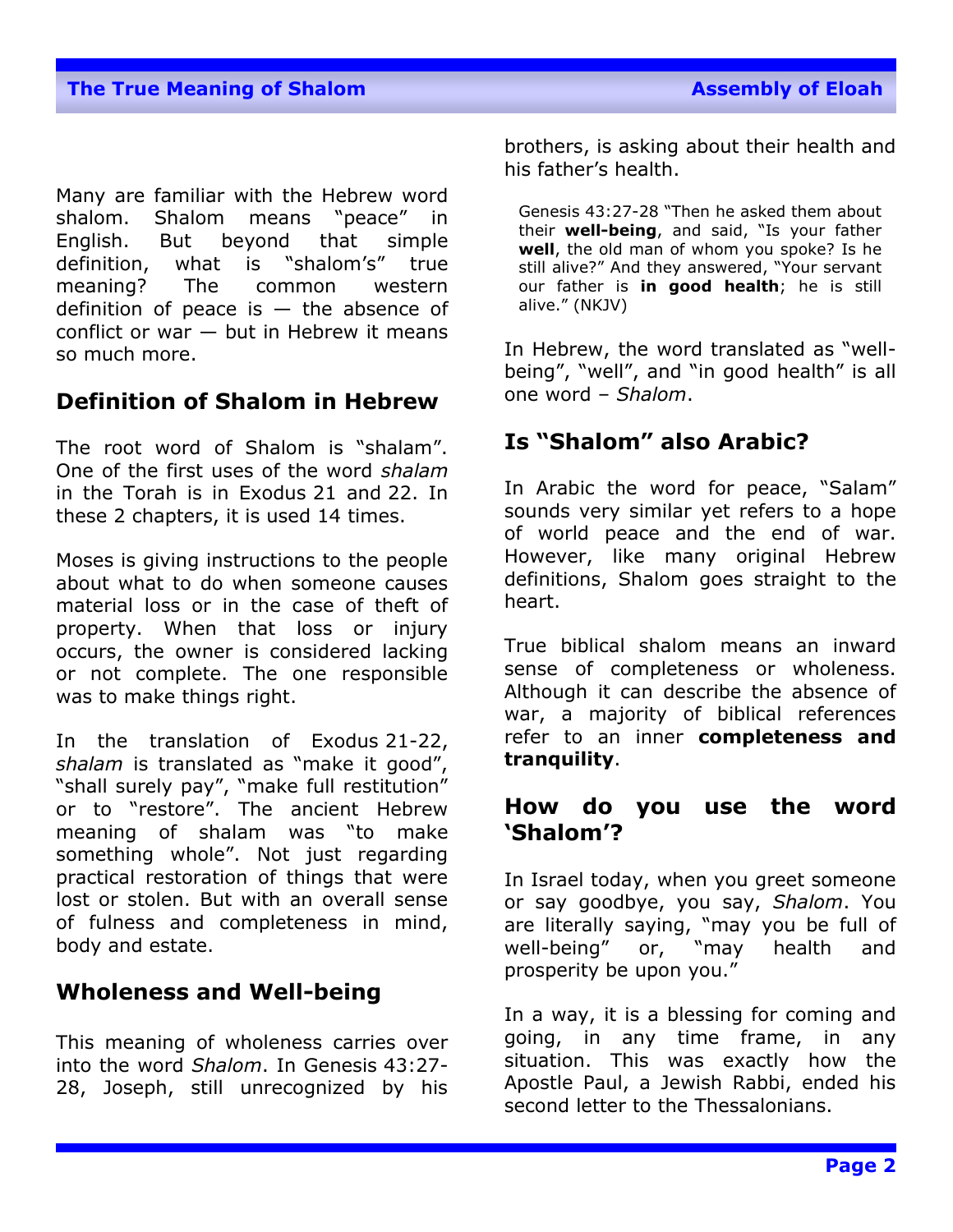2 Thessalonians 3:16 **"***Now may the Lord of peace (shalom) Himself give you peace (shalom) at all times and in every way***."**

As he was wrapping up his letter, he was teaching the Hebrew understanding of peace. And he was introducing it to a culture that was just getting to know the Lord.

In modern Hebrew, another common greeting is "ma shlom'kha", which means "how are you?" Yet, notice the word *shalom* in there. Quite literally you are asking "what is your completeness?" or, "how is your peace?". It is yet another way to proclaim health and wholeness as you greet those around you.

#### **Did Jesus use the word** *Shalom***?**

Undoubtedly. Notice what Yeshua (Jesus) said when He first met the disciples after the resurrection.

Luke 24:36 While they were telling these things, He Himself stood in their midst and said to them, **"Peace be to you."**

Remember, Yeshua is a Hebrewspeaking, Jewish Rabbi. He speaks to Jewish disciples in Jerusalem. He probably would have smiled at his stunned friends and said in Hebrew, "*shalom lehkhem*" (Peace to you).

It is not uncommon to hear this greeting on the streets of Israel even today. In fact, it is the most common greeting exchanged between Hebrew speakers. And even two thousand years ago, the disciples might have heard it as, "*how are you guys? You need some inner peace!"*

The next time you greet a friend in Hebrew to say "shalom" or "How are you?", remember that it's more than a casual greeting. You are speaking a blessing and wish well-being on others.

#### **"Shabbat Shalom" Meaning**

A similar greeting that you would hear at the end of every week in Jewish communities around the world is "[Shabbat](https://firmisrael.org/learn/shabbat-shalom-what-is-the-sabbath/) Shalom". Now with a better understand of *Shalom*, it's a beautiful revelation when we combine it with the meaning of *Shabbat*. By doing so, it can bring new life to one of the 10 Commandments: to honor the Sabbath.

The Hebrew word *Shabbat* comes from the Hebrew word *Lishbot,* which means "to stop" or the Hebrew word *Lashevet,* which means "to sit". How appropriate! Our lives are on the move, especially today. There are always places to go and things to do.

When we continue to live a non-stop lifestyle, things become stressful, priorities begin to shift and our focus on God can easily fade. The Lord knew that we would need to stop and to sit, on a weekly basis. Not for His sake but for ours!

#### **Peace and Rest**

For those of us who like to "get things done", this is a challenging decision. If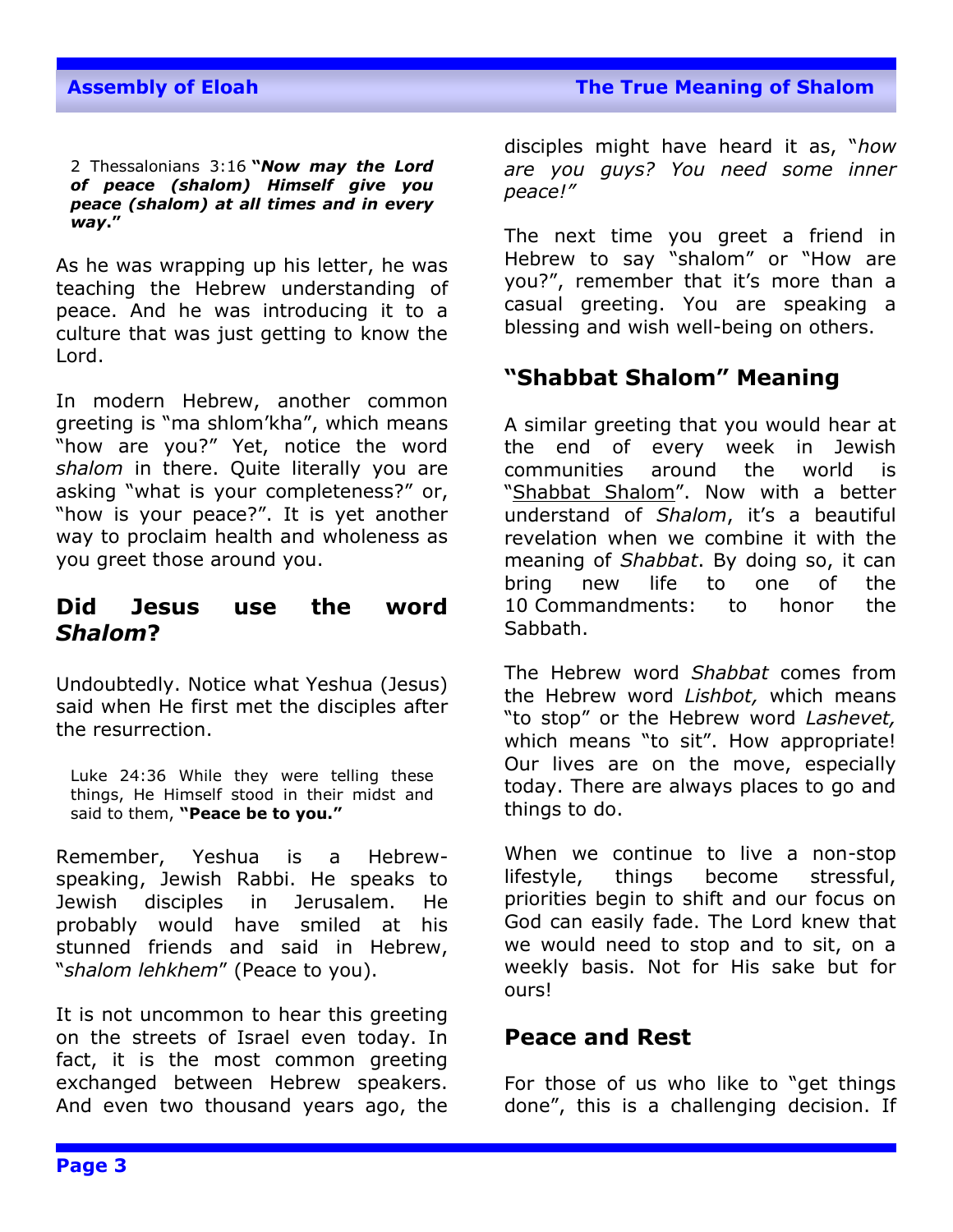we are honest, it's often not a decision of taking a day off, but a decision to trust God.

Do we trust that God is able to do for us in 6 days what would take us 7 days to complete? Do we trust Him enough to help us prioritize our lives and live the best life He designed for us?

When we try to do everything by ourselves, we are really struggling with trust issues. We often just work harder trying to make whole the things in our lives that we have lost or that we are afraid to lose. In the long run, this rarely works. Enter the word, *Shalom*.

#### **The True Meaning of Shabbat**

What if one day a week, we focused on not just a day of rest but a day of getting our wholeness restored? What if weekly we could completely refill our life tank in our bodies, hearts and minds? That is what true shalom does, if we allow it.

When our peace is full and overflowing, we are able to trust Him to restore what may have been lost last week. We can confidently move forward in hope that we will have all that we need in the week ahead. This is what Shabbat is for. Shabbat is for Shalom. Shabbat Shalom.

Every Friday evening in Israel and Jewish communities around the world, you'll hear the joyful *Shabbat Shalom!* Again, this is more than a greeting. Its intent is a hope to encourage others to enter the weekly time of restoration and of "making things whole" that was [appointed](https://firmisrael.org/learn/what-are-the-moedim/) by God.

#### **Wishing Peacefulness to Each Other**

Despite all the craziness throughout the week, *Shabbat Shalom* is saying: **"may you end the week with a rest that brings that inner peace that recenters us on the One who gives it."**

And also: **"May your next week begin with that sense of inner rest and completeness, where nothing is lacking."**

At its very core, that is what Shabbat is about! While the modern understanding of peace is looking for a break from life's turmoil, a biblical peace addresses our hearts. If this is the way we understand biblical peace, then suddenly many verses take on a whole new meaning.

#### *Shalom* **Meaning in the Bible**

With this Hebrew thought of shalom in mind, let's look at a few common Scriptures about peace.

## **In Ancient Israel**

Numbers 6:23-26 "Speak to Aaron and to his sons, saying, 'Thus you shall bless the sons of Israel. You shall say to them: Y<sup>e</sup>hovah (The LORD) bless you, and keep you; Y<sup>e</sup>hovah (The LORD) make His face shine on you, And be gracious to you; Y<sup>e</sup>hovah (The LORD) lift up His countenance on you, And give you peace.'"

The context of the Aaronic Blessing is ironic (pun intended). God told Aaron to bless Israel with peace while they were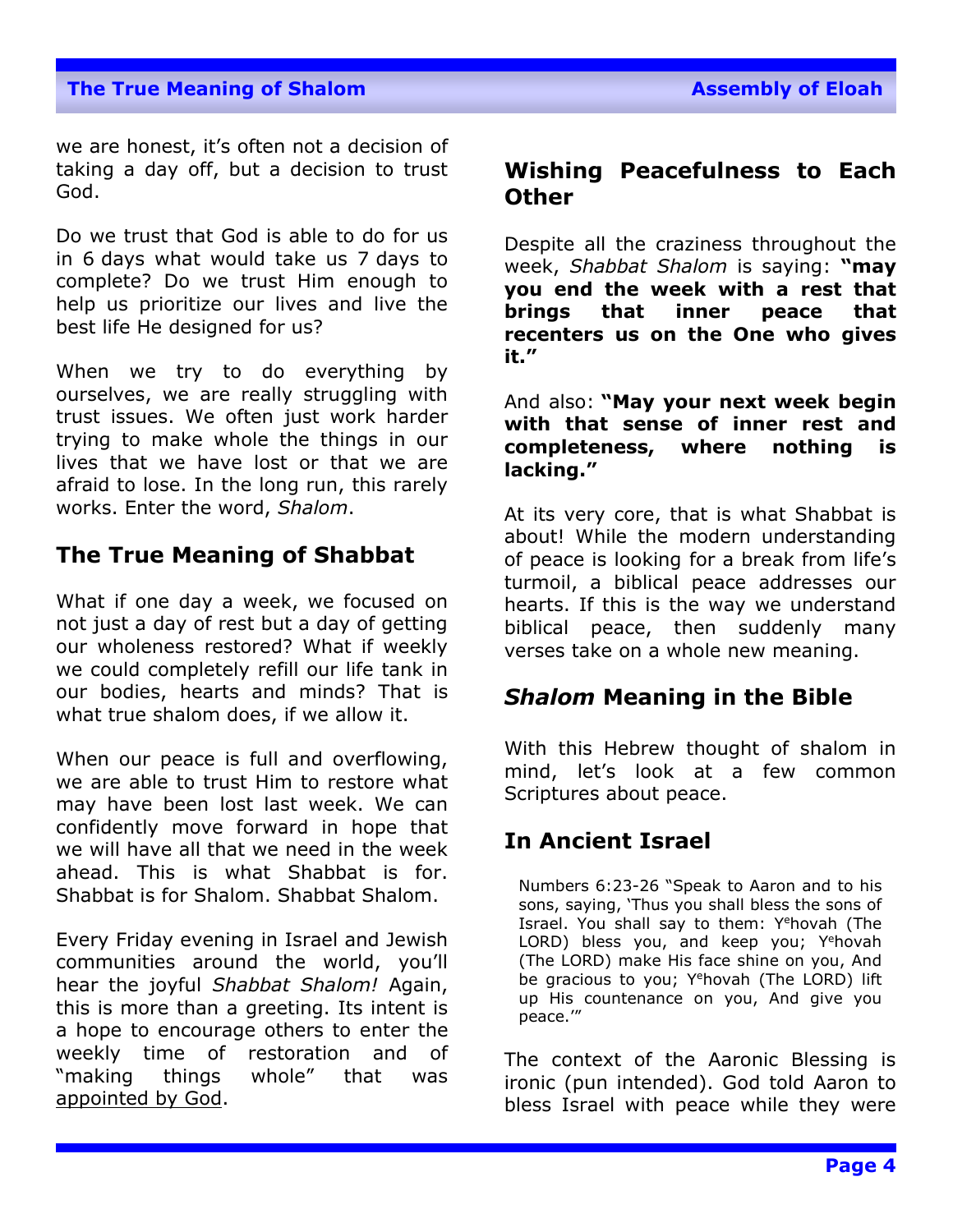getting ready to go conquer the Promised Land.

If peace means "the absence of war," then this doesn't make sense, since they would soon be destroying cities.

**God was referring to an inner peace and completeness brought on by sharing in His countenance and His protection.** That was the blessing that Israel needed!

#### **Peace in Battle**

Israel was to rarely experience times of outward peace, but even in the midst of battle, they were to have an inward rest brought on by the presence of the Lord, regardless of the outward circumstances — so it should be for us as well.

It is God who was giving *shalom* to Israel. It was a gift then as it is for us today. Which will we choose? Will we focus on the conflict and stress around us or will we choose to live and walk in the shalom that is offered to us?

We are able to be at full peace in our hearts, even while dealing with the seemingly messy chaos of life events surrounding us.

#### **Jerusalem, City of Peace**

Psalm 122:6-7 "Pray for the [peace](https://firmisrael.org/learn/how-to-pray-for-the-peace-of-jerusalem/) of [Jerusalem:](https://firmisrael.org/learn/how-to-pray-for-the-peace-of-jerusalem/) May they prosper who love you. May peace be within your walls, and prosperity within your palaces." (NASB)

Pray for the peace of Jerusalem: "May those who love you be secure. **<sup>7</sup>** May there be peace within your walls and security within your citadels." (NIV)

Today, many are praying for the peace of Jerusalem due to the rising threat from Israel's enemies. However, **this exhortation to pray is not so Israel can live without conflict. It is so that Jerusalem can fulfill its destiny** as set by the only One who can bring complete restoration to the city, which Jesus referred to as "The city of the great King."

Psalm 122:6-7 should serve as a prayer for Israel's spiritual revival. Verse 7 says that we are praying for peace within Jerusalem's walls and palaces. That is where true biblical peace is found within.

Pray for the fullness and restoration of Jerusalem for all the things that have been taken from her. We pray for the city to become all that God has destined it to be.

#### **The Prince of Peace**

Our prayer is that there may be such wholeness and safety found in her palaces that it overflows to others. And most importantly, pray for the Prince of Peace to come and reign in His city of peace!

As prophesied in Isaiah 9:6, this Child born to us could be referred to as the **"Prince of inner fulness [Peace]"** and is the only One who can give this type of internal peace and rest. The city of peace will be wholly (or "holy") complete, when the Prince of Peace establishes His Kingdom.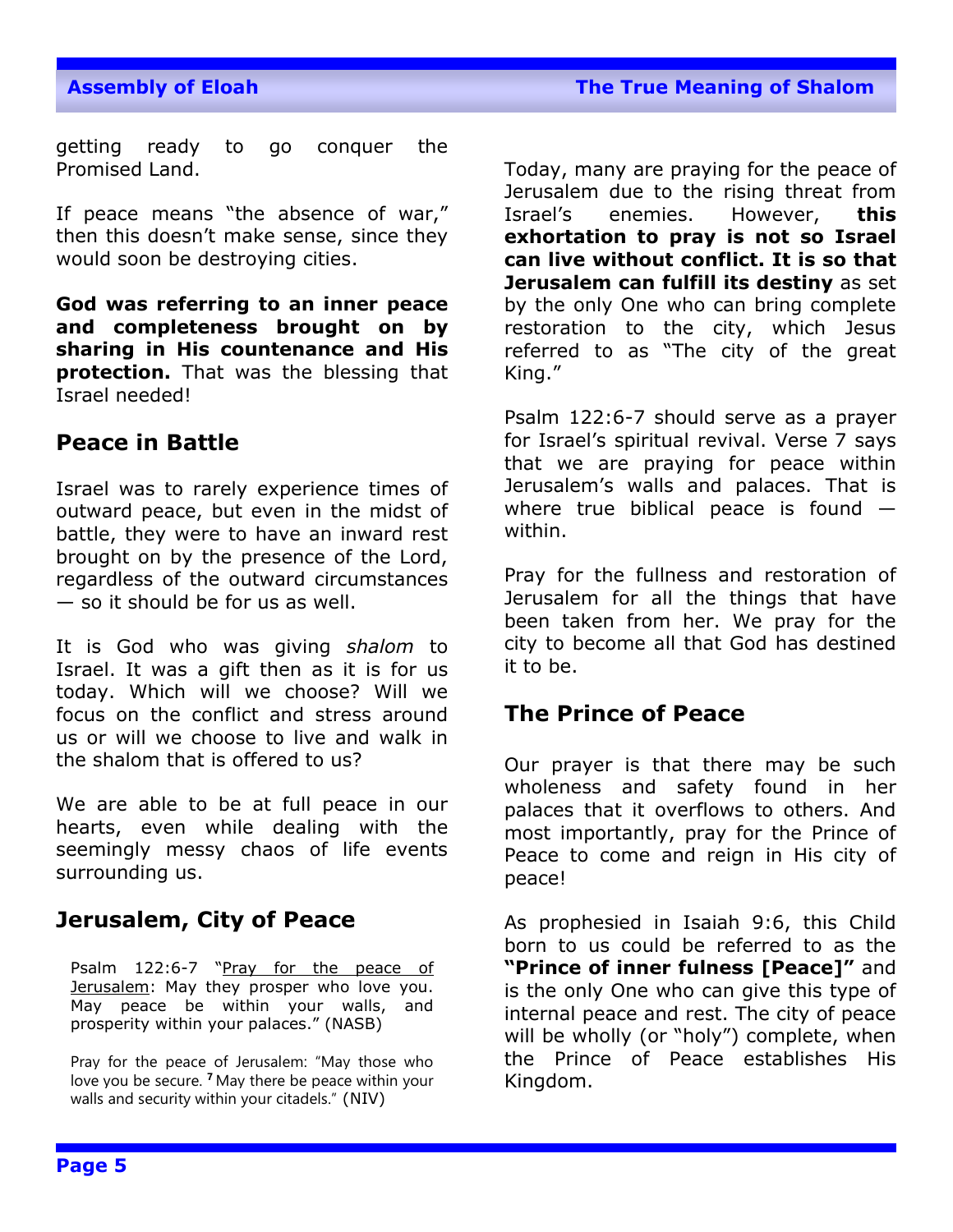#### **The True Meaning of Shalom Assembly of Eloah** *Assembly of Eloah*

From this perspective, when we are praying Psalm 122 for the peace of Jerusalem, we are praying for more than an outward establishment of safety and security. We are praying for the return of Israel's Messiah, the Prince of Peace, to establish His throne in Jerusalem.

#### **Peace on Earth**

Angels appeared to shepherds in Bethlehem, bringing good news of great joy which shall be to all people (Luke 2:10). After instructions on how to find the baby, many more angels appeared proclaiming the following statement:

#### Luke 2:14 **Glory to God in the highest, and on earth peace, good will toward men! (KJ21)**

Angels are messengers of Y<sup>e</sup>hovah (God). They know His presence and what His Character is like. They continually dwell in the presence of the fullness of His *Shalom*. Yet, the event of Jesus being born on earth simply blew them away!

#### **The Love and Peace of God**

With their understanding of who Yehovah (God) is, and of His love and peace that are His character, they could have said it like this:

**"***Glory to Y<sup>e</sup>hovah (God) in the most high place! No one is more loving and generous than the One who personified pure Peace among sinful men! What an earth-shaking plan! The fulness of Peace is now*

#### *physically on earth as a loving gift to all men whom He favors!***"**

The angels were not saying **"Ok, Jesus has come, so you can stop fighting"**. That wasn't the peace they mentioned. It was their sheer amazement that the One whom they praised, placed Himself in the embodiment of perfect Peace on earth. He did it as a gift. Glory to Yehovah (God) in the highest place!

#### **What did Jesus say about peace?**

Matthew 5:9 "Blessed are the peacemakers, for they shall be called sons of God."

In this verse, Jesus is not referring to mediators or political negotiators, but to those who carry an inward sense of the fullness and safety that is only available through son-ship with God. The meaning of shalom is connection to God.

In the biblical Hebrew understanding of shalom, there is a point at which you have so much shalom that it spills out from you, and is repaid or rendered to others. And so, as you make others peaceful and inwardly complete, that makes you a peacemaker.

Jesus said these peacemakers will be called sons of God. Jesus was called the Son of God. **By sharing God's uncontainable peace with others, we become just like Jesus.**

#### **People of Shalom**

How do we get this inner rest, completeness and wholeness? There are